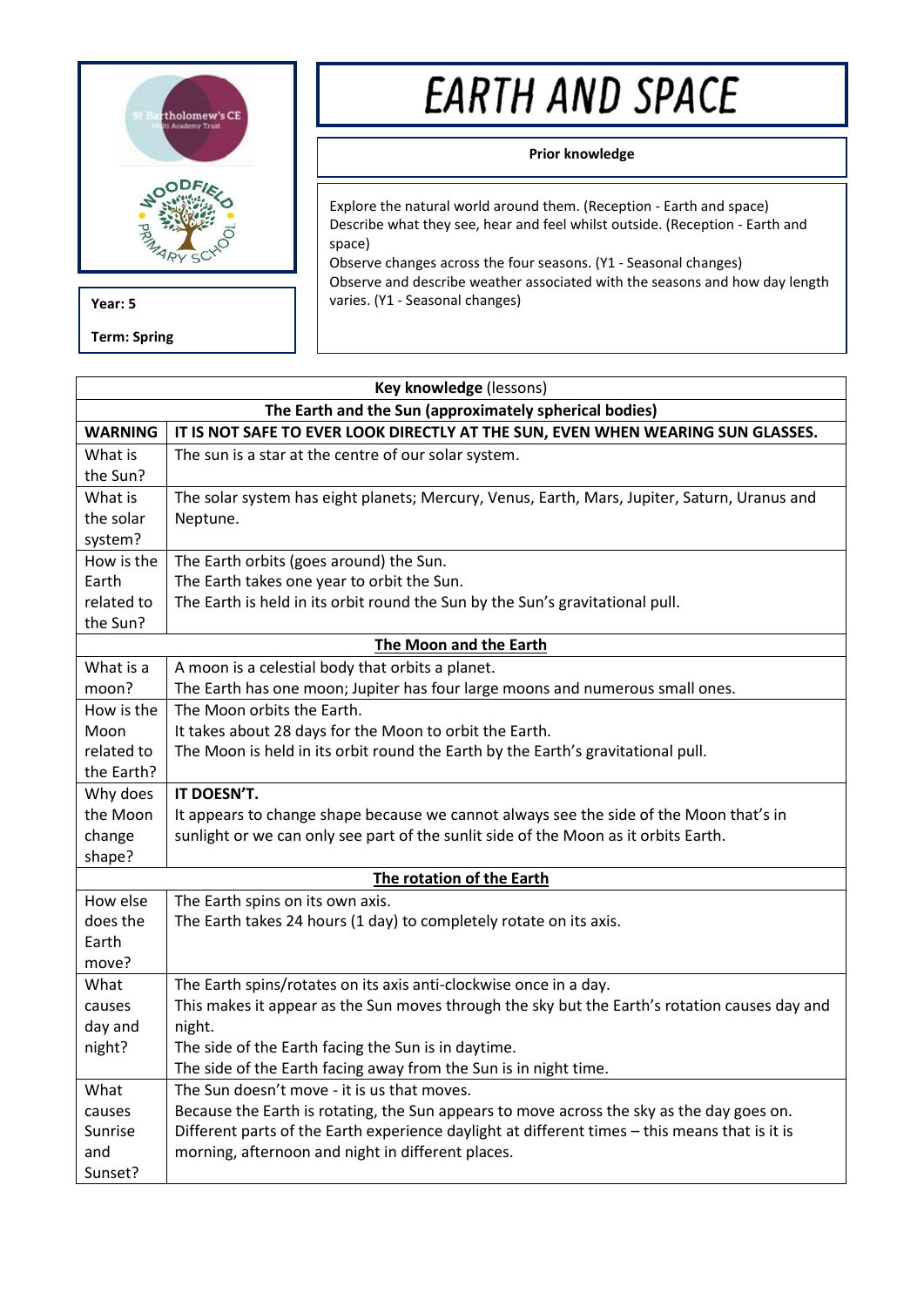| <b>Key Vocabulary</b>                                                                                                        |                                                                                         |                                                         |  |
|------------------------------------------------------------------------------------------------------------------------------|-----------------------------------------------------------------------------------------|---------------------------------------------------------|--|
| Working scientifically vocabulary - prediction, measurement, enquiry, dependent variable, independent                        |                                                                                         |                                                         |  |
| variable, fair test, similar, theory, hypothesis, line graph, relationship, outlier                                          |                                                                                         |                                                         |  |
| <b>Axis</b>                                                                                                                  | An imaginary line round which something rotates                                         |                                                         |  |
| <b>Celestial</b>                                                                                                             | Relating to the sky or outer space                                                      |                                                         |  |
| <b>Gravitational</b>                                                                                                         | Moving towards a centre of gravity (a force which causes things to drop to the ground). |                                                         |  |
| Lunar                                                                                                                        | All things to do with the moon.                                                         |                                                         |  |
| Orbit                                                                                                                        | The curved path of an object around a star                                              |                                                         |  |
| <b>Planet</b>                                                                                                                | A large, round object in spaces that moves around a star.                               |                                                         |  |
| <b>Rotating</b>                                                                                                              | Moving in a circle around an axis                                                       |                                                         |  |
| <b>Solar</b>                                                                                                                 | Relating to the Sun                                                                     |                                                         |  |
| <b>Star</b>                                                                                                                  | A large ball of burning gas in space                                                    |                                                         |  |
| Additional vocabulary to discuss across the unit - Earth, Sun, solar system, star, planet, moon, sphere, telescope, universe |                                                                                         |                                                         |  |
| <b>Diagrams and symbols</b>                                                                                                  |                                                                                         |                                                         |  |
|                                                                                                                              |                                                                                         | The Earth orbiting the Sun, which takes one year.       |  |
|                                                                                                                              |                                                                                         | The Moon orbiting the Earth, which takes about 28 days. |  |
|                                                                                                                              |                                                                                         | The Earth spinning on its axis, which takes 24 hours.   |  |

# **Key skills**

- $\checkmark$  Describe the movement of the Earth, and other planets, relative to the Sun in the solar system
- $\checkmark$  Describe the movement of the Moon relative to the Earth
- $\checkmark$  Describe the Sun, Earth and Moon as approximately spherical bodies
- $\checkmark$  Use the idea of the Earth's rotation to explain day and night and the apparent movement of the sun across the sky.

#### **Future Learning**

Gravity force, weight = mass x gravitational field strength (g), on Earth g=10 N/kg, different on other planets and stars; gravity forces between Earth and Moon, and between Earth and Sun (qualitative only). (KS3)

Our Sun as a star, other stars in our galaxy, other galaxies. (KS3)

The seasons and the Earth's tilt, day length at different times of year, in different hemispheres. (KS3)

The light year as a unit of astronomical distance. (KS3)